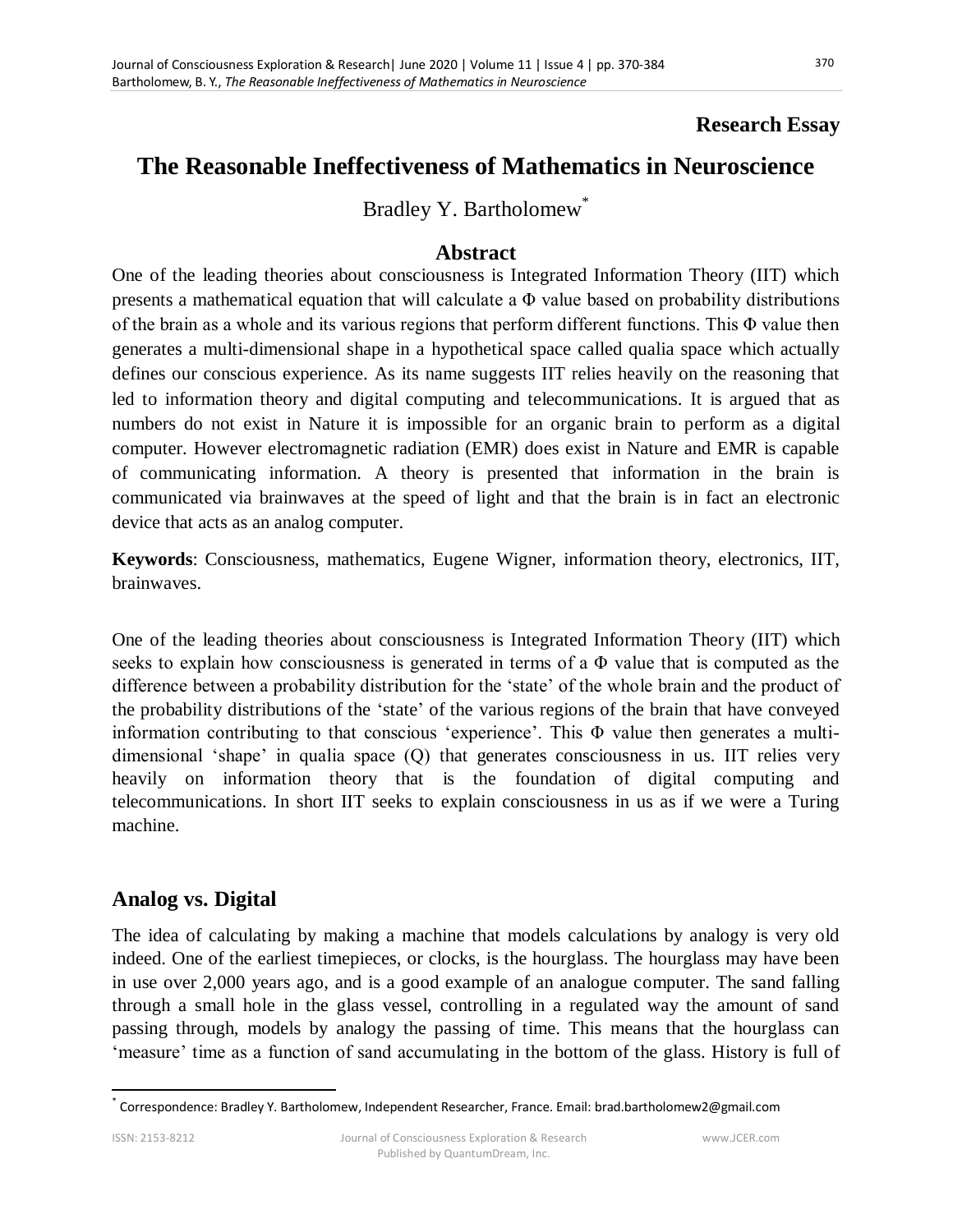analogue computers, some, but not all, associated with computing time. We find not only hourglasses, but sundials and water clocks, all of which modelled time by the change in volume of some material or position of some regular relationship (for example, of the earth to the sun). Even mechanical clocks are analogue devices, as they model time as a function of distance around gears, pulleys or cogs.<sup>1</sup>

Analog computers do computation by analogy. The first mechanical calculator combined a series of gears, cogs, rods and pulleys in a synchronized structure. These connected mechanisms could be turned, by hand, so as to model systematically the actions of calculating, adding and subtracting numbers, by analogy with the movement of these gears, rods and pulleys. What this means is that by placing ten equidistant teeth on a gear, the proportion of each tooth of the gear is analogous to one of the ten decimal numbers  $(0-9)$ . What these devices did was to model numbers as an analogy of distance. By aligning a number of gears, each with ten equidistant teeth, you could make your device combine numbers and calculate them by simply moving the synchronized gears through a specified distance.<sup>1</sup>

Another form of computation by analogy that was being used from the middle of the nineteenth century was to actually model, in miniature, the electrical network that you needed to measure. These electrical analyzers were literally a scale model of the network that was being examined. On a large table – and they were often called "artificial electric lines" or "short-circuit calculating tables" – engineers would assemble a number of electrical components which would act in a sufficiently analogous way to the electrical lines, boosters, loads and connections that they were proposing to build. This analogue electrical network could then be powered, and changes in loads along different lines and at specific points and connections could be tried out and the impact on all the network measured directly.<sup>1</sup>

These network analyzers were basically scaled-down models of the electrical properties of an electrical power grid. However, rather than actually build a model of the electrical network – though this was sometimes done – generators, lines and loads were replaced with small electrical components whose input and output were proportional to the system being modelled. Some of these network analyzers were fixed analogues of actual systems, while others were more flexible mechanisms which could be configured using power cords plugged into plugboards like an oldstyle telephone exchange. Since the electrical analyzers were mostly a series of power sources connected to a network of capacitances, resistances and inductances – basically the electronic bits you need to increase or decrease electrical current – these analyzers could be, and were, used to model just about any "network" problem: electrical loads and resistances, even "outages", also seen as analogous to flows of natural resources, the movement of goods in the economy, population movements, or interactions of capital. As today, such socio-economic problems were modelled using algorithms and mathematical models. The electrical analyzer was a computer that allowed such models to be built and run, using different parameters, or criteria. However, rather than using digital logic to run a program to emulate the model, these computers ran the model by physical, or electrical, analogy.<sup>1</sup>

As networks, and their models, grew in extent and complexity, the network analyzers grew in complexity as well. In 1919, a young scientist, Vannevar Bush, had just joined the teaching staff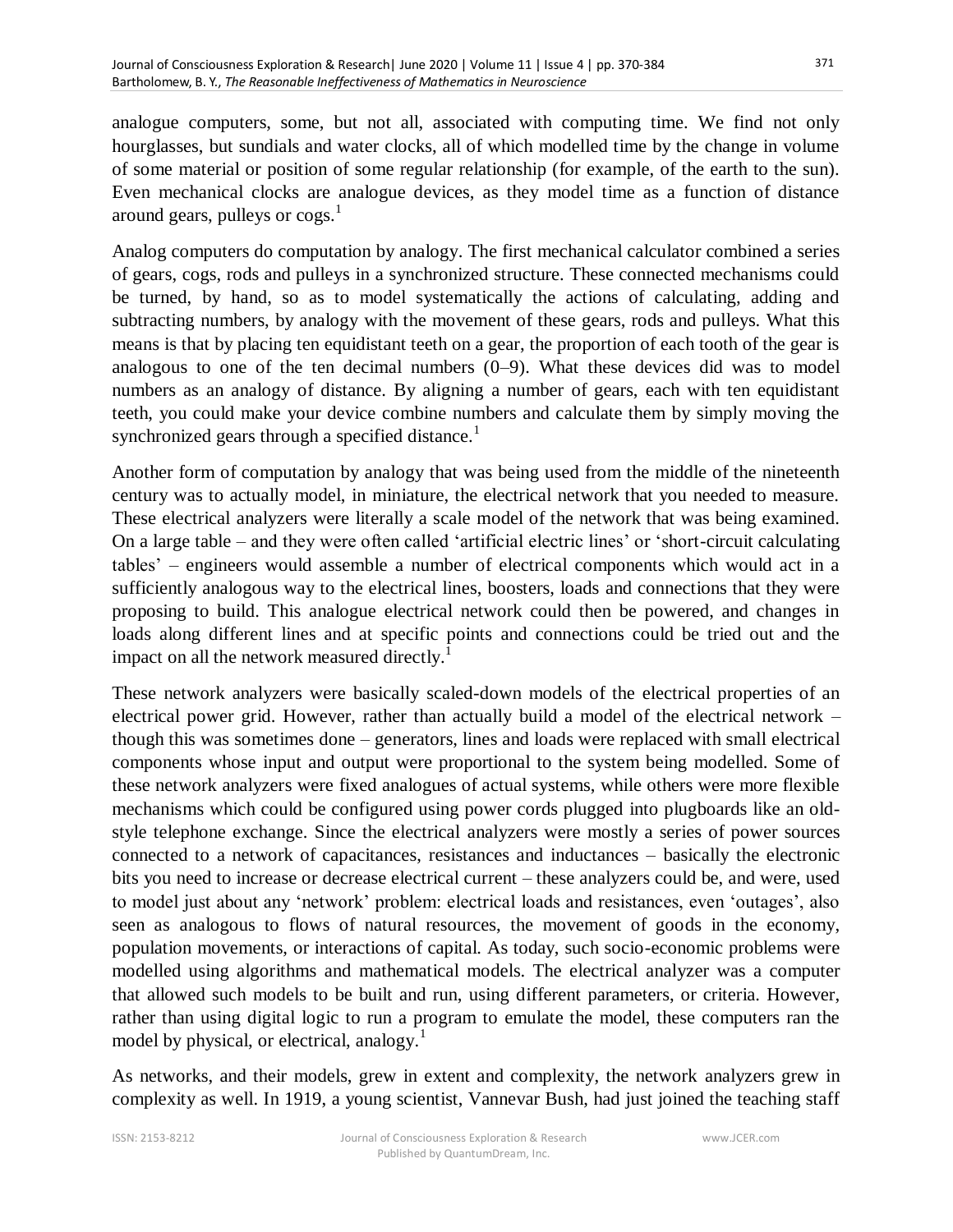Cambridge, Massachusetts. Three years earlier he had completed, in one year, his doctorate at MIT on "Oscillating-current Circuits: An Extension of the Theory of Generalized Angular Velocities, with Applications to the Coupled Circuit and the Artificial Transmission Line". In his dissertation, finished far too quickly according to his supervisor, he had proposed a new modelling concept for power systems that used a transformer (a device for increasing or reducing electrical current) to represent the loads within the network analyzer. In principle, this allowed for much greater accuracy and complexity in the analysis, and his model was put to the test at the end of the 1920s. In a joint project between MIT and General Electric, a network analyzer (the MIT Network Analyzer) was first demonstrated in June 1929. It consisted of eight phase-shifting transformers, using Bush"s design, to represent synchronous machines, 100 variable reactors, 100 variable line resistors, 32 fixed capacitors, and 40 adjustable load units. A very large electrical device, it was spread over four panels arranged in a U, with tables in front for the sensitive thermocouple instruments for measuring the interactions. Though primarily a proof-ofconcept analyzer, and for teaching purposes, the MIT Network Analyzer saw considerable improvement and became a 'differential analyzer' capable of solving first order and second order differential equations. Computing in the modern sense of the word was born.<sup>1</sup>

This first computer had both mechanical and electrical components. The room-sized Analyzer incorporated six "Thompson" integrators, each with an electric motor. There were many metal shafts connecting the integrators and coupling their rotations, which were analogically proportional to the variables for whatever problem was being solved. There was also an "output table" which plotted the results. The Differential Analyzer had to be "programmed" for a specific problem by entering the data into three "input tables" and repositioning all the shafts and gears. This job of "programming" often took two or more days. However, with an accuracy averaging about 98 per cent, this was one of the fastest and most accurate network analyzers available at the time, and was immediately put to use.<sup>1</sup>

As the mechanical analyzers had to be set up by hand, usually with spanners (wrenches) over many hours and days, they were laborious to program. In addition, any wear to parts, gears or integrators could add unacceptable errors to the system. The technology advanced rapidly with many of the mechanical devices being replaced with electronic components. Vacuum tubes, relays, sensors and amplifiers were all now controlled by a program punched onto a paper tape. This vastly reduced the error and increased the accuracy and speed.<sup>1</sup>

There were also electrical analyzers and other network modellers. We find many devices for drafting, planning and mapping being used. Sextants, used by mariners to determine their latitude at sea, are an analogue computer, as are the much older astrolabes for calculating astronomical movements. More up to date, almost all recording and broadcast media of the nineteenth and twentieth centuries were analogue devices. Film gave the appearance of movement by passing calibrated still images through a projection device; phonographs recreate sounds by analogously engraving sound waves onto a disc; even TV and radio, until they went digital at the turn of the twenty-first century, modulated analogue radio waves modelling sound and vision. Until we all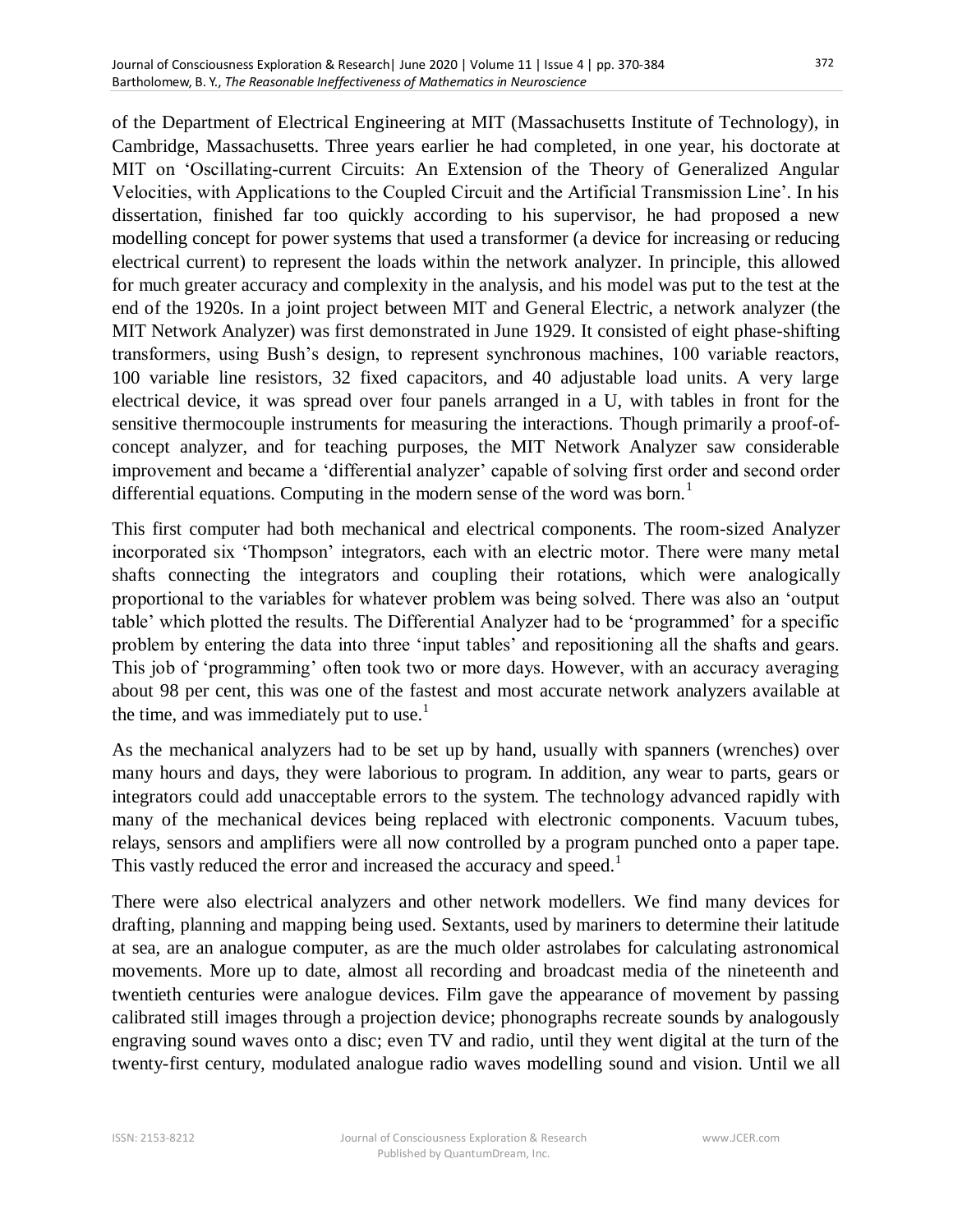had LED screens, even our digital computers had to modulate our screens using an analogue signal. $1$ 

One reason that analogue computing was so successful, as a computational system, was its speed. In fact, even today there is still active research into analogue computing because of its speed and accuracy in calculation (mathematical computation). The reason that analogue computing is, and was, so fast is because it does calculations directly.

| Numeral        | Baudot's 5-bit code* ascii 8-bit code |          | Binary number |
|----------------|---------------------------------------|----------|---------------|
| $\overline{0}$ | 10110                                 | 00110000 | 0000          |
| $\mathbf{1}$   | 10111                                 | 00110001 | 0001          |
| 2              | 10011                                 | 00110010 | 0010          |
| 3              | 00001                                 | 00110011 | 0011          |
| $\overline{4}$ | 01010                                 | 00110100 | 0100          |
| 5              | 10000                                 | 00110101 | 0101          |
| 6              | 10101                                 | 00110110 | 0110          |
| 7              | 00111                                 | 00110111 | 0111          |
| 8              | 00110                                 | 00111000 | 1000          |
| 9              | 11000                                 | 00111001 | 1001          |

Comparison of Baudot"s 5-bit code, ASCII 8-bit code and the binary number for the numerals 0– 9. Numerals in Baudot"s code would have to be preceded by a shift code of 11011.

When a digital computer, on the other hand, does something simple like adding two numbers together, it is, in fact, performing a rather complicated procedure. First of all, a digital computer, despite what you have always been told, does not store numbers in binary. Though the digital codes for numbers are binary, having only two states, they are not binary numbers. We can see this more clearly in the preceding table which compares Baudot"s 5-bit digital code for numbers with the ASCII 8-bit digital code and binary numbers. Though modern computers store numbers, and characters, as 32-or even 64-bit addresses for codes, these codes do not correspond to the binary numbers as numbers. So the first thing that a computer has to do before it even begins to add two numbers together is to translate the digital code for the numbers we enter into binary numbers. Then you would think that a binary computer would simply add the two binary numbers together as we would:

| 0011 | 3 |
|------|---|
| 0101 | 5 |
| 1000 | 8 |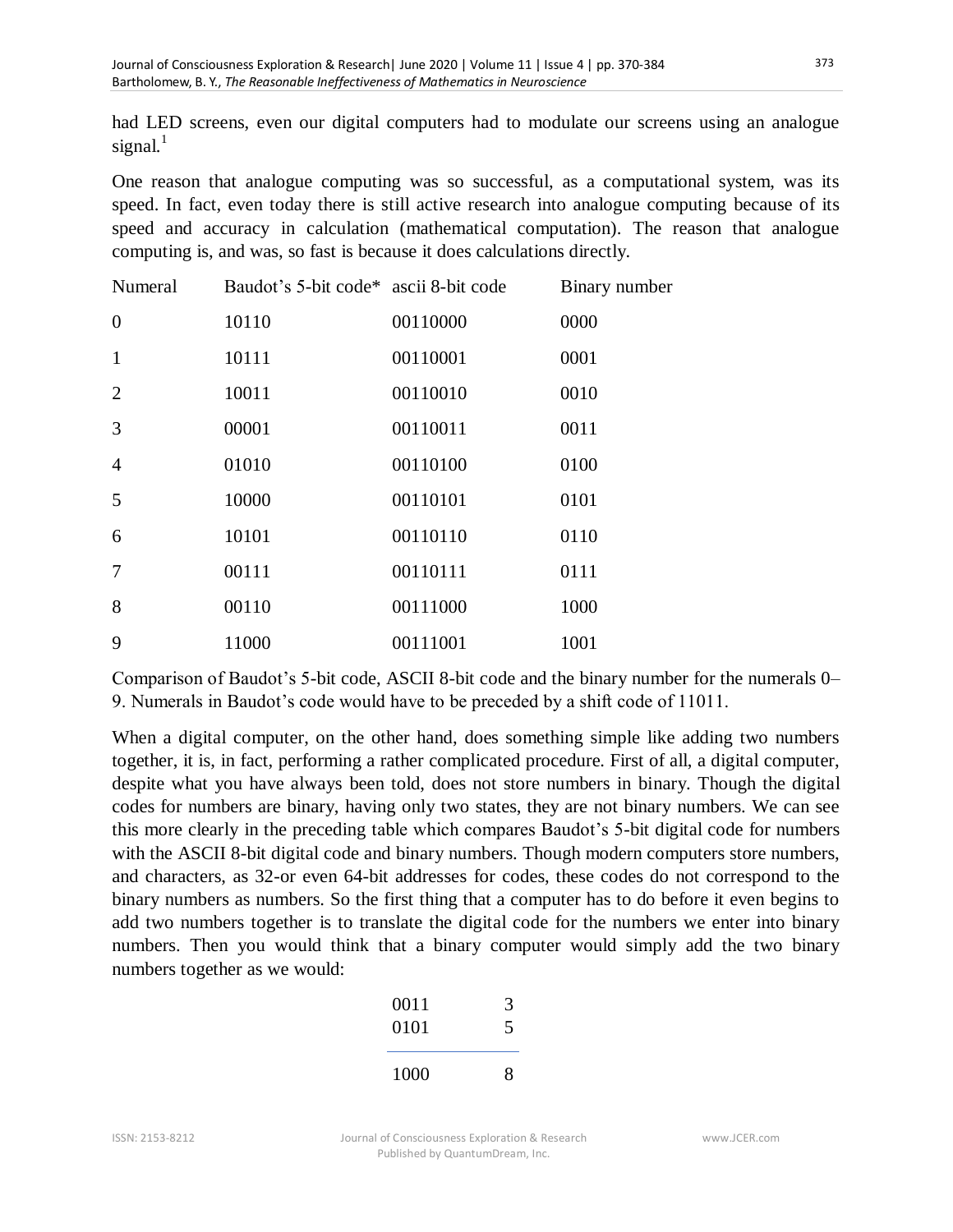However, computers do not work with numbers like this. In fact, they do not compute in this sense at all, but, instead, process digitally encoded input, literally just a single electrical current being either on or off, through a series of logic gates.<sup>1</sup>

To add the two numbers above, a digital computer would need no fewer than four "adders" consisting of four logic gates each. That is a total of sixteen logic gates to add these two numbers. Of course, at the end of the addition, the computer would again have to translate the binary number (1000) for 8 into its digital code (111000 for 8-bit ASCII, for example) so we could then read the result on the screen as an  $\mathcal{S}$  – of course only after the computer had also gone through a large number of processes to actually render an "8" on the screen, in the right font and size, and in the right place. $<sup>1</sup>$ </sup>

Today, digital computers have vast quantities of transistors (logic gates) and can do this seemingly complex operation at extraordinarily fast speeds. However fast, though, they still have to do it at the speed of electrical transmission. They cannot go faster. And, in the past, digital computers didn"t have anywhere near as many transistors (logic gates) as they do today. In the 1950s, and even in the 1960s, this was a serious limitation on the speed of calculation for digital computers. It was only by the 1970s and "80s that digital computer chips became large enough (and, ironically, small enough) to achieve truly large processing speeds and accuracies.<sup>1</sup>

For analogue computers, this speed problem did not exist. The reason was that analogue computers compute, literally add and subtract numbers, by merely increasing or decreasing the electrical current by the necessary amount or, as was the case early on, through the mechanical distance of cogs, wheels and shafts. $<sup>1</sup>$ </sup>

The quantities being calculated in an analogue computer are analogous to actual distances that wheels or shafts move, or the actual quantities of electricity in a circuit. So if we were to solve the above addition problem with an electronic analogue computer, we would simply have a register of current that we could read, and then input 3 units of electricity followed by an increase of 5 units of electricity and instantaneously read the result of 8 units. To subtract we would just take the 8 units and decrease the current by 5 units and be back at our original 3 units, instantaneously. $\frac{1}{1}$ 

Engineers in the 1940s, "50s and "60s had devised a staggering array of different electromechanical means by which to do everything from simple arithmetic to complex mathematical calculations, all at astonishingly fast speeds. It wasn"t until the late 1950s that the sheer power of digital processing was able to begin to match that of analogue computers for mathematical calculations. Even today, there remain areas of research that are working with and developing analogue computers that cope with certain very complex computational problems that are simply too big for digital computers. Current problems of complex image processing, neural networks and Big Data analysis involve so many data points that we are reaching the limit of what digital computers can cope with – within reasonable time spans.<sup>1</sup>

There are problems today that use techniques, such as fast Fourier transforms, where, with the very large datasets we now have, a digital computer would need many hundreds of years to solve the problem. New analogue computers are being designed that could solve these huge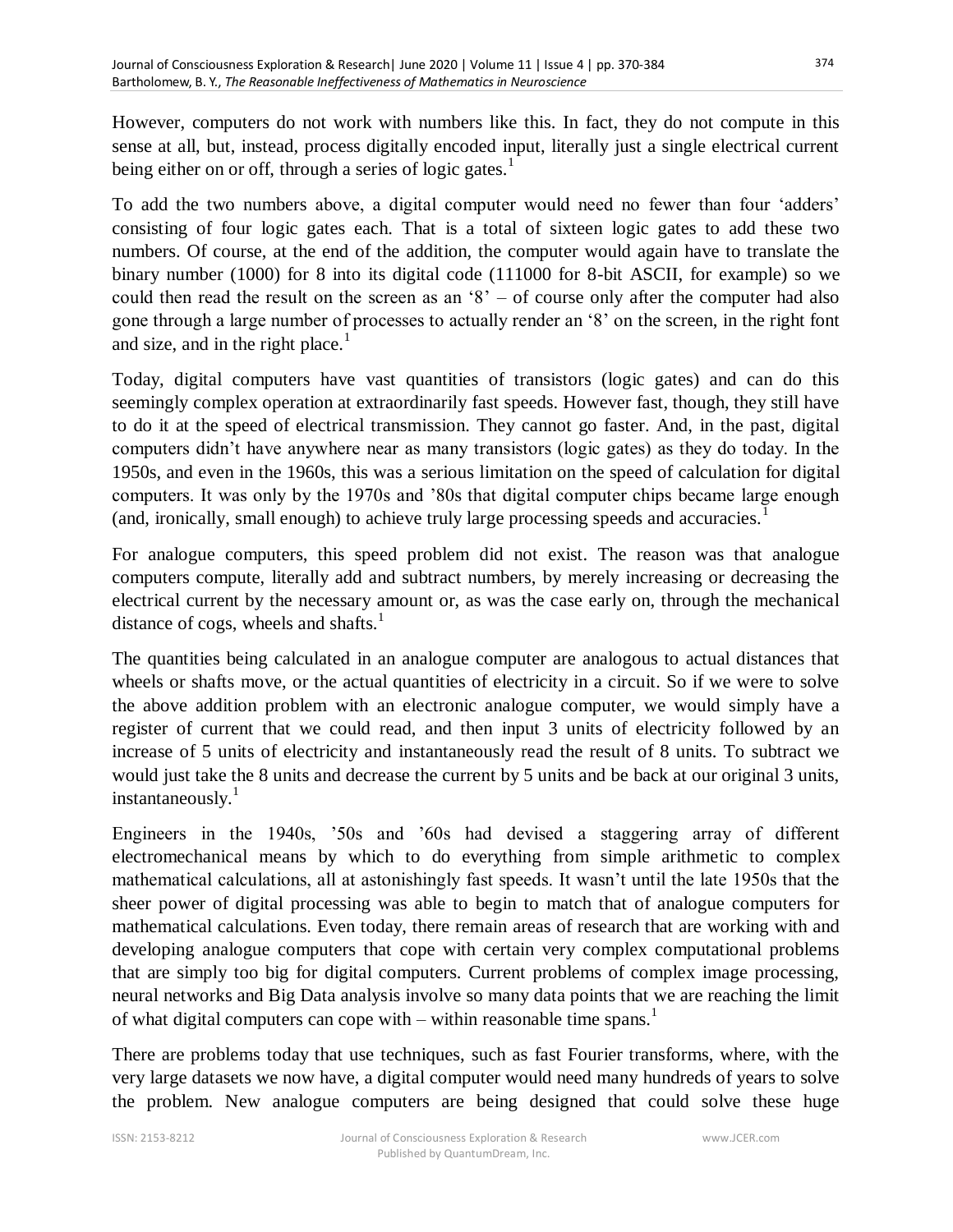mathematical problems in a few days or weeks, rather than after the hundreds of years that even current digital supercomputers would require. So, if analogue computers are so good at computing, why are we not all using analogue computers? There are a number of reasons, however, one major reason is that, from the earliest times to today, you cannot build an analogue computer that is "universal". What this means is that each analogue computer has to be designed to solve a single problem or a single kind of problem. We could say that the nineteenth century and the first half of the twentieth century was the age of analogue devices, but what you notice, if you look at the computational and information technologies from 1900 to 1950, is that there are lots and lots of different devices. Not just different brands of devices, as we have today, but lots and lots and lots of different devices, each one designed to solve a very particular problem.<sup>1</sup>

What today we would characterize as data or information was recorded and stored differently then. It was either written down, mechanically inscribed, printed or typed out onto paper or some other medium. There were technologies, as we all know, for recording and storing sound (phonograph and audio tape), images (photographs) and moving images (film), as well as text (printing). The move to digital computing enabled the direct storage of data and information as well as a permanent record of all communication. Big data only became possible with the move to digital. $\frac{1}{1}$ 

Today, especially since about 2000, we are living in a world where information technology is distinguished by *convergence*. So what does this mean? Almost all our digital computers work in more or less the same way. Though there are many small differences between computer chips, their instruction sets and certainly between operating systems, all these digital devices work by the same basic set of processing principles and with very similar architecture. There are specialpurpose chips for specific applications, but these too work by very similar principles. Add to this that our devices, because they are universal processors, can be used to emulate almost any systematic technological process; our current devices do the work that hundreds of devices did previously. $\frac{1}{1}$ 

## **Consciousness as Integrated Information Theory (IIT)**

Space precludes me from outlining in detail Integrated Information Theory (IIT) so the abstract to the principal paper will have to suffice:

The integrated information theory (IIT) starts from phenomenology and makes use of thought experiments to claim that consciousness is integrated information. Specifically: (i) the quantity of consciousness corresponds to the amount of integrated information generated by a complex of elements; (ii) the quality of experience is specified by the set of informational relationships generated within that complex. Integrated information  $(\Phi)$  is defined as the amount of information generated by a complex of elements, above and beyond the information generated by its parts. Qualia space (Q) is a space where each axis represents a possible state of the complex, each point is a probability distribution of its states, and arrows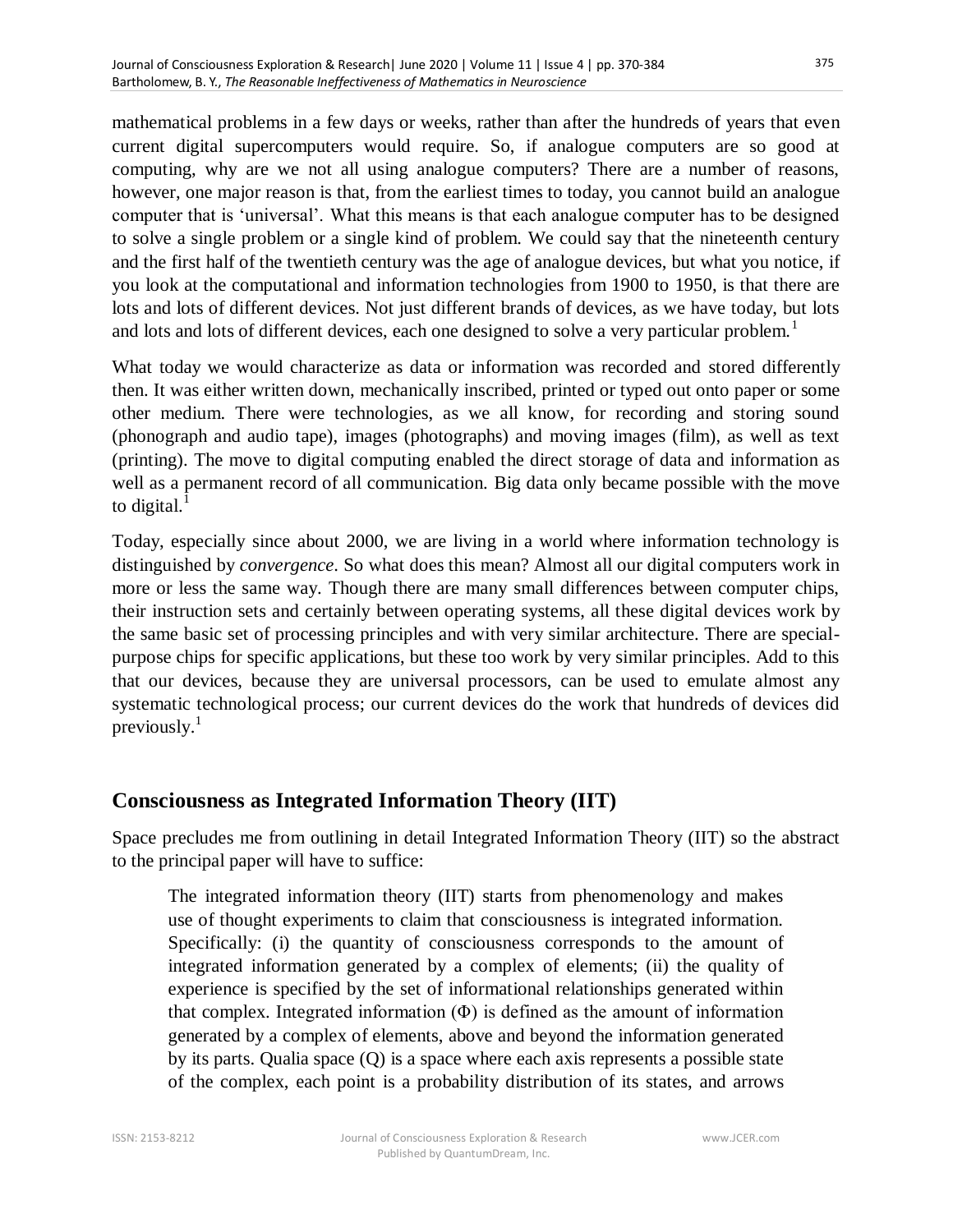between points represent the informational relationships among its elements generated by causal mechanisms (connections). Together, the set of informational relationships within a complex constitute a shape in Q that completely and univocally specifies a particular experience. Several observations concerning the neural substrate of consciousness fall naturally into place within the IIT framework. Among them are the association of consciousness with certain neural systems rather than with others; the fact that neural processes underlying consciousness can influence or be influenced by neural processes that remain unconscious; the reduction of consciousness during dreamless sleep and generalized seizures; and the distinct role of different cortical architectures in affecting the quality of experience. Equating consciousness with integrated information carries several implications for our view of nature. $2$ 

The theory offers a mathematical formula to compute a numerical value Φ which represents "the amount of information generated by a complex of elements, above and beyond the information generated by its parts." It seems that this Φ value is now the "integrated information" and this determines the 'quantity of consciousness'. We then have 'quality of experience' which is "specified by the set of informational relationships generated within that complex." It is well known that different regions of the brain consist of a group of neurons that are specific for the generation and transmission of a precise piece of information, and it may be assumed that within those regions only a certain number of neurons will be firing. Take the so-called language regions of the brain for example.

According to the Wernicke-Geschwind model two principal regions in the brain involved in language are Wernike's and Broca's areas. Wernicke's area, located in the posterior temporal lobe near the auditory cortex, seems to be an important receptive center for language, while Broca's area, on the left side of the frontal lobes, seems to be an important language production center. Other brain areas have been found to be involved in language, including the thalamus and the basal ganglia. Also, the cingulate gyrus seems important for word retrieval, mainly because of the central role it plays in the directing of attention to the task at hand. The anterior superior temporal gyrus, which is located directly in front of the primary auditory cortex, is involved in word and sentence comprehension: it has numerous connections with hippocampal structures that are involved in memory. These recent results also confirm that the classic Wernicke-Geschwind model is far too simple and that language is a process much more distributed across many parts of the brain. This raises the additional new difficulty of trying to understand how so many different, independently functioning structures could have evolved in tandem to produce the synchronized activity necessary for language.<sup>3</sup>

So what then is IIT telling us about the 'quantity of consciousness' and 'quality of experience' of two friends seated in a café catching up on old times over a cup of coffee. At any one moment certain specific neurons would be firing in their brains in the following regions: autonomic nervous system, lower regions responsible for arousal, sensory areas for all five senses, proprioceptive region, thalamocortical loop, motor regions, memory regions, language regions, mood and emotion regions and widespread and diverse activity over the entire cortex. All of this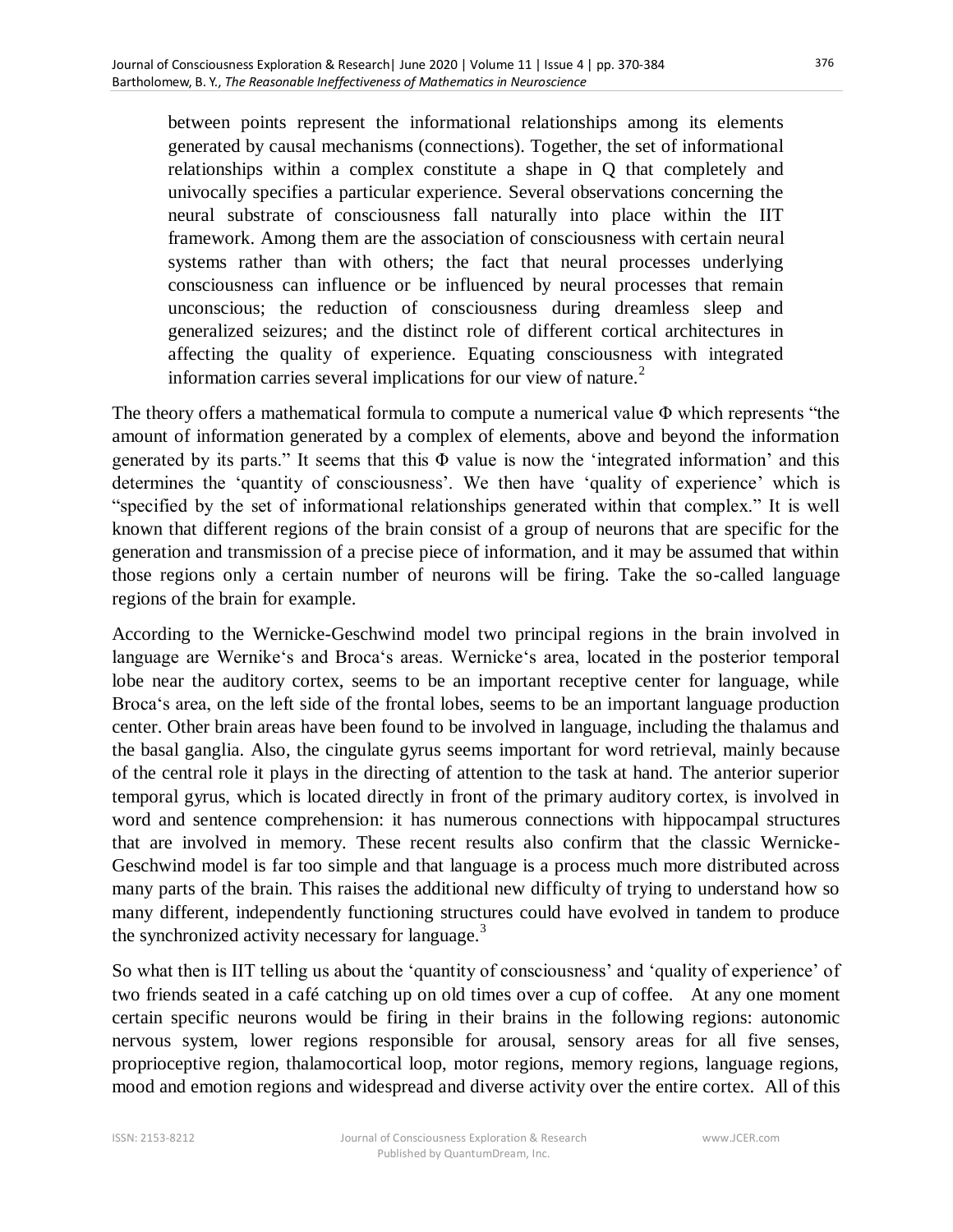information is simultaneously integrated as a holistic conscious event. Are we expected to accept that the quantity of consciousness and the quality of experience is dependent on the amount of information that is generated as a numerical value over and above the specific information transmitted from all those disparate regions. And are we expected to accept that the quantity of consciousness and quality of experience will be numerically different for these two individuals than for any of the other 7 billion humans on this planet. The quality of experience will certainly be different for different individuals, dependent on neurons specific for intelligence, wit, gregariousness, affability, emotion, sense of humor etc, but it is difficult to see how this could ever be quantified. And it's not readily apparent why this should even be included in an objective measurement of consciousness per se. Quality of experience is surely subjective and is socially, culturally and racially dependent.

Two recent research papers highlight the fundamental problem with explaining consciousness using fMRI scans to identify the regions of the brain that are active during any particular task or activity. Functional MRI measures blood flow as a proxy for brain activity. It shows where blood is being sent in the brain, presumably because neurons in that area are more active during a mental task. The problem is that the level of activity for any given person probably won"t be the same twice, and a measure that changes every time it is collected cannot be applied to predict anyone"s future mental health or behavior. This indicates that objective physical brain activity does not actually correlate with subjective states of consciousness.<sup>4</sup> And there is the added problem that a fMRI scan reveals the regions of the brain that are simultaneously active. How these disparate and often widespread regions of the brain can communicate instantaneously to generate a holistic consciousness is left completely unexplained.

Another research paper purports to answer the question what goes on in the minds of programmers when they write software. Again using fMRI scans it was found that programming is like talking. They found out that the brain regions that are most active are those that are also relevant in the processing of natural language and that speech understanding plays a central role in computer programming. Presumably then if a  $\Phi$  value could be calculated it would be the same for a computer programmer and for a person engaged in a social conversation and yet subjectively the 'quality of experience' is entirely different.<sup>5</sup>

The communication of information within the brain generates 'shapes' in qualia space:

Qualia space (Q) is a space where each axis represents a possible state of the complex, each point is a probability distribution of its states, and arrows between points represent the informational relationships among its elements generated by causal mechanisms (connections). Together, the set of informational relationships within a complex constitute a shape in Q that completely and univocally specifies a particular experience.

We note that this 'space' is purely theoretical, it is not to be found in a biological substrate, and it defies the laws of physics in as much as it is infinitely dimensional. On a practical level the language areas of the brain would constitute a complex within the meaning of IIT so in order for a human to say the sentence "The cat sat on the mat" this would involve the communication of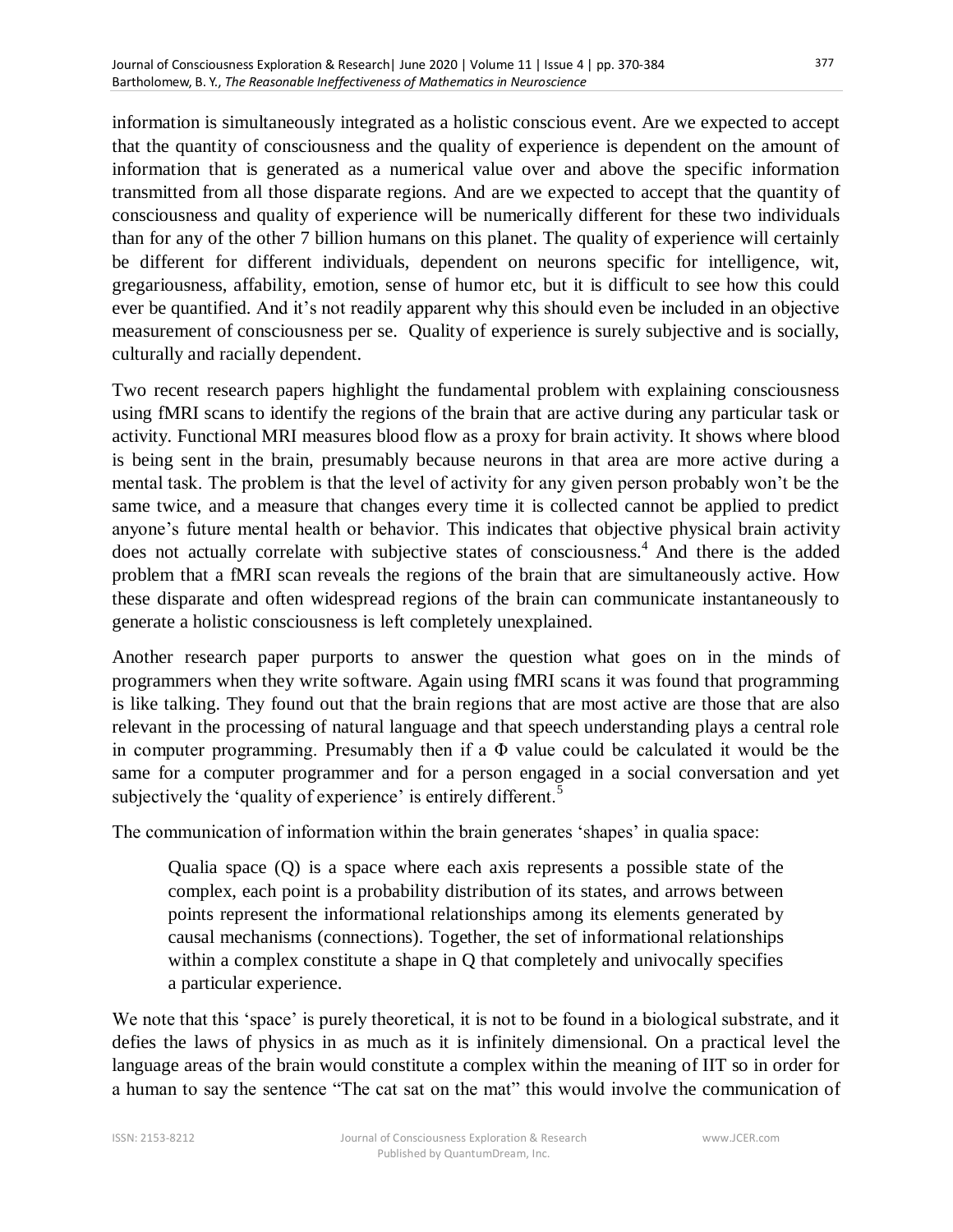information from the entire complex that generates a shape in Q that "completely and unequivocally specifies' that 'experience'. I don't know how many synapses would have to fire in the language areas to generate this information, and nor does the author of IIT, but for argument sake let us say a billion. And for argument sake let us say another 10 billion synapses throughout the brain fired simultaneously that generated the consciousness of the person having this "experience". So does that mean an 11 billion dimensional space was generated in Q that "completely and univocally specifies" that "experience"? Apparently not. Because the Φ value is responsible for the shape in Q and this is the information over and above the actual information generated by those 11 billion synapses. It seems that all this information in order to become "integrated" and generate the quantity of consciousness and quality of experience in the form of a shape in Q has to go through some kind of filter or further processing but IIT is completely silent on what where how and whys of this filter.

On a philosophical level Q and the shapes generated therein are even more problematical. For a start it revives the debate that has raged over the millennia about Plato's ideal forms. Q sounds very similar to the realm of forms and the shapes in Q come across as abstract perfect unchanging concepts or ideals that transcend time and space. They do differ from Plato"s forms in as much as they don"t represent the ultimate reality of the experience although they do "completely and univocally specify" the experience. No these shapes are extremely complex and unfathomable probability distributions about the state of the complex generated by the  $\Phi$  value which is integrated information over and above the information generated by all the complexes. So they certainly differ from Plato's forms in as much as they are clearly not unchangeable. In fact to determine our conscious 'experience' they must be in a continuous state of flux. Which begs the question – Is it even meaningful to calculate the probabilities that a complex is in a particular state if it is in fact in a continuous state of flux?

Another philosophical question is how does Q differ from Descartes" mind. Is not Q a ghostly ethereal unextended concept that IIT claims to be located in our material body, although not attached to it and not dependent upon it. How does an infinitely dimensional qualia divorced from earthly time and space that represents the probabilities that all the subgroups and complexes of neurons and synapses in our brain are in a certain state differ from our "soul"? Has not IIT simply given the ghost in the machine a different name?

IIT attempts to avoid this question by drawing a very strong analogy between the human brain and a digital computer. Clearly these days nobody would suggest that our PC is anything other than a machine whose operations can be fully explained in terms of encoding and processing media. Here I stress "digital" computer and not "analog" computer because this notion of encoding media occurred precisely with the move from analog to digital computing and communications. Integrated Information Theory is a child of the information age. The fundamental rationale of IIT rests on the information theory of Claude Shannon.

Digital code, the ons and offs that are stored on your hard drive, USB pen or, if you still have some, your DVDS, are unreadable to humans in their digital state. That seems obvious enough. The encoding of the information and the processing instructions are not meant to be read by any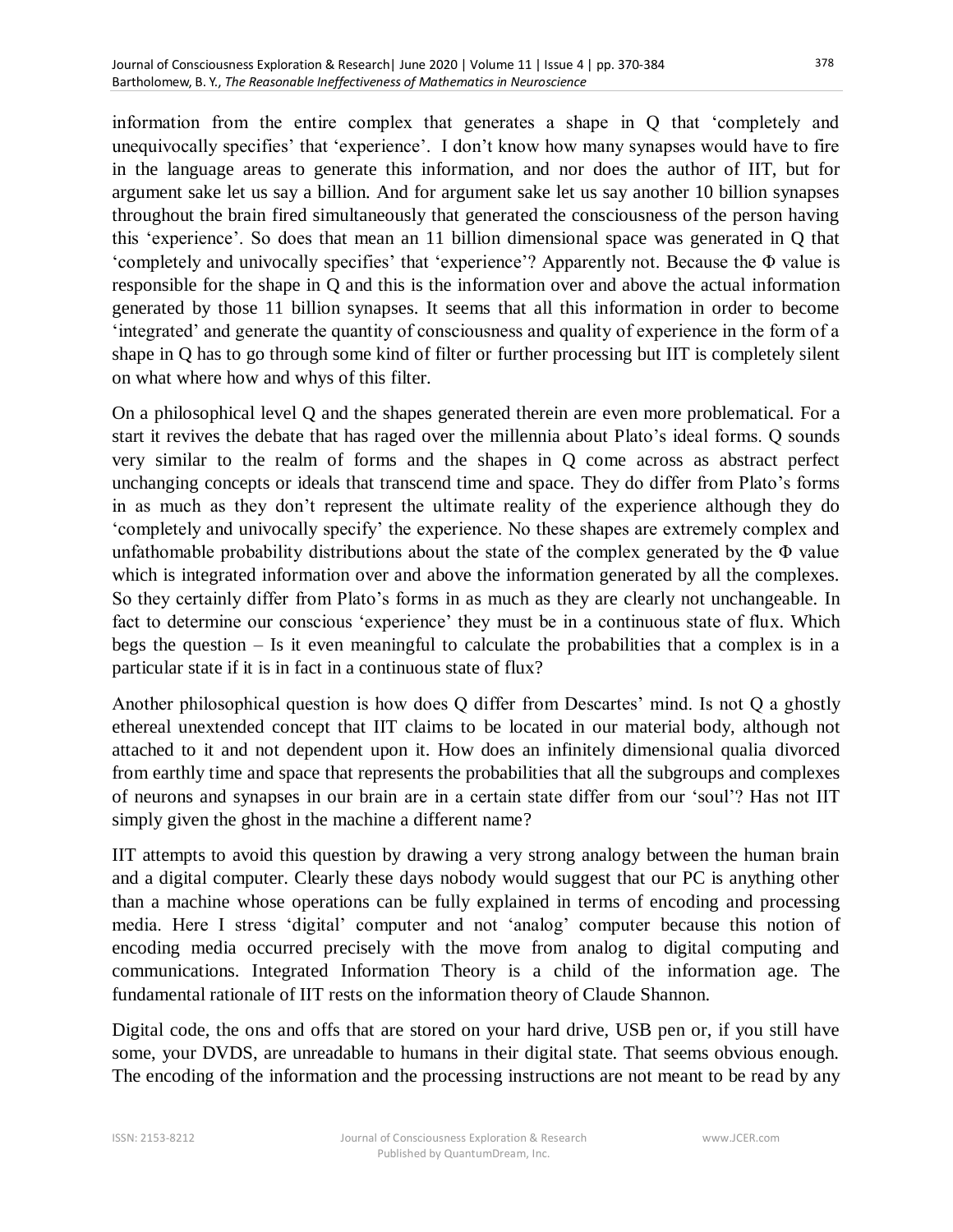person. They are meant to be read by a mechanism that processes them and presents us with something that we can read, view or interact with that is meaningful to us as human beings.<sup>1</sup>

Shannon was working on the Differential Analyzer at MIT. In his MA thesis he was able to show how you could develop algorithms for solving problems using circuits of relay switches. Then he noticed that the calculus he had developed was almost identical to the Calculus of Propositions developed in the 1840s and "50s by the English mathematician George Boole. He recognized that circuits, made up of relays (on and off switches), could be organized so that they could solve algorithms – that they could be programmed to make decisions. That the ons and offs of the relay circuits could be understood, in mathematical logic, as trues and falses. $<sup>1</sup>$ </sup>

During WWII Shannon was working on cryptography (codes and code breaking). His work on code-breaking centered mostly on the problem of redundancy in language. All languages have redundant bits, such as the u that always follows a q in English. The u is not necessary at all, but is always included. We do not necessarily need to use the word the, but we do as both a convention and to refine meaning. These are examples of redundancy.<sup>1</sup>

For code-breakers it is the redundancy of language that allows them to find key patterns in a code so it can be broken and Shannon was able to quantify how much redundancy needed to be removed from a message to make it unbreakable. He did this by associating the reduction of redundancy with the amount of "noise" in a channel – the amount of interference on a communications channel that makes it hard to interpret the original message. While working on cryptography, Shannon was also working, on his own, on the concept of "information", or, as he originally characterized it, "intelligence". This eventually led to an "optimum code" that would allow the maximum amount of "intelligence" transmitted over a line when the number of signal elements (letters, numbers, symbols) was known. It became unnecessary to consider what the actual 'meaning' of a message was, but that what mattered was to determine how to transmit the message at the maximum speed with minimal distortion.<sup>1</sup>

The optimum code is of course digital based on the binary number system where each digit represents a power of 2 (4, 8, 16 etc). The first 5-bit binary code was developed to replace the Morse code for telegraph systems and at that stage it could actually be read by skilled operators. That is to say it had meaning for human beings. Because encoding and decoding of digital messages could be mechanized, the Baudot–Murray code became the only mechanized encoding of telegraph messages by the 1920s. With mechanization and the switch from analogue to digital computers the "information" was now encoded and no longer had any meaning for humans. This is the essential difference between analog and digital devices.<sup>1</sup>

I thought it necessary to give some detail about how information theory came about, for in the paper on IIT we encounter the following statement:

Information is classically defined as reduction of uncertainty: the more numerous the alternatives that are ruled out, the greater the reduction of uncertainty, and thus the greater the information. It is usually measured using the entropy function, which is the logarithm of the number of alternatives (assuming they are equally likely). For example, tossing a fair coin and obtaining heads corresponds to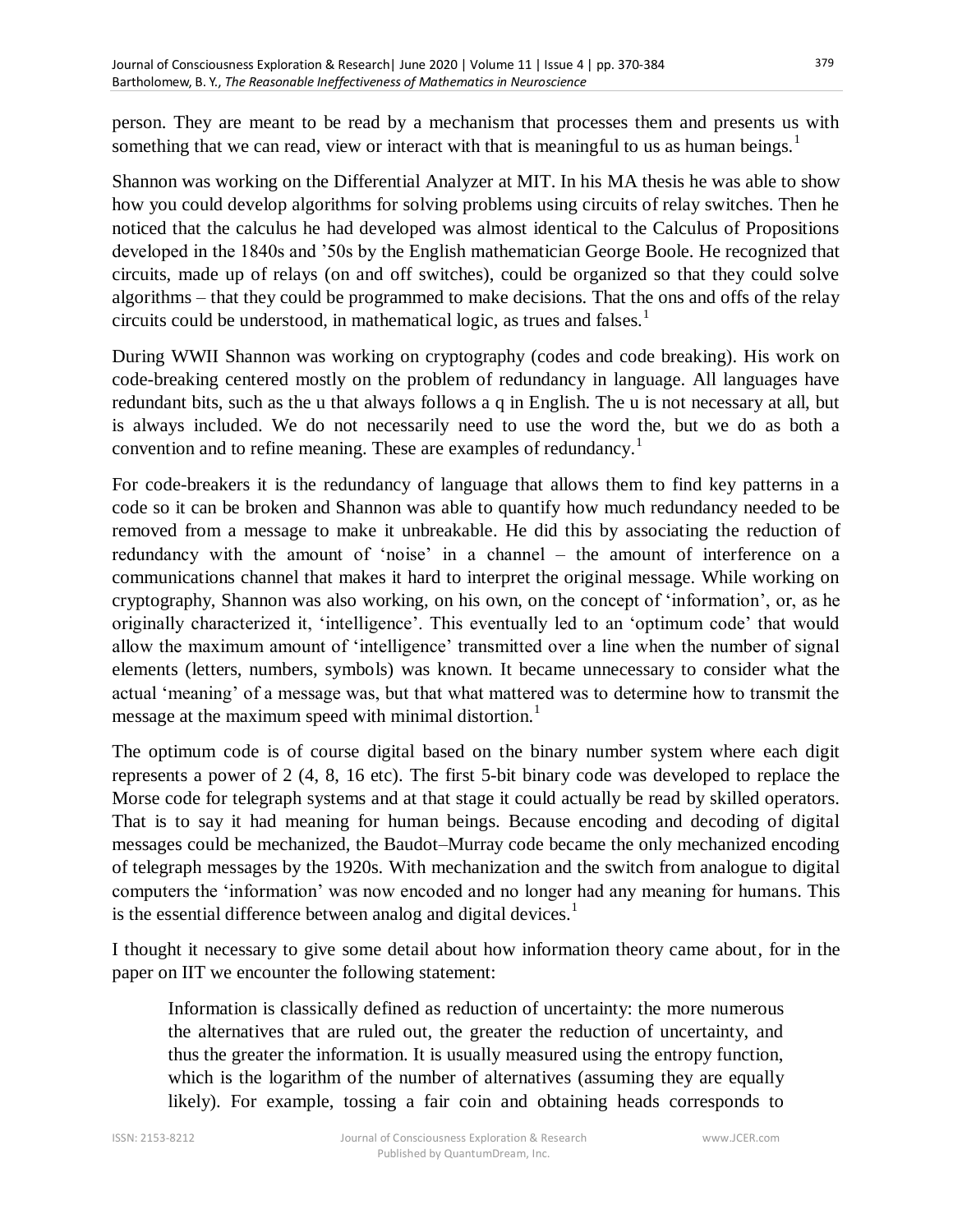$log(2(2) = 1$  bit of information, because there are just two alternatives; throwing a fair die yields  $log(26) = 2.59$  bits of information, because there are six.<sup>2</sup>

IIT asks the question what is the difference between a conscious human being and a photo-diode that is a simple sensor device that will turn on if it senses light above a certain threshold and will remain off otherwise – responds true or false to light. If this photo-diode is in front of a screen that is animated with light (it could be different colors or a movie or strobe lights or whatever) the photo-diode will register a true to the presence of light whereas a human being will be able to determine what is causing the light and what is actually appearing on the screen. Essentially integrated information enables the human brain to process an infinite number or true or false results – essentially discounting all possible false results as to what is not appearing on the screen – and arrive at a true result as to what is appearing on the screen. So the brain is essentially an integrated circuit processing digitally encoded binary information via logic gates – true or false.

According to the IIT, the difference has to do with how much information is generated when that distinction is made. Information is classically defined as reduction of uncertainty: the more numerous the alternatives that are ruled out, the greater the reduction of uncertainty, and thus the greater the information… it is all this added meaning, provided implicitly by how we discriminate pure light from all these alternatives, that increases the level of consciousness.<sup>2</sup>

Now what is the difference between a conscious human being and a digital camera whose sensor chip is a collection of a million binary photodiodes, each sporting a sensor and a detector. The camera's detectors could distinguish among  $2^{1,000,000}$  alternative states, an immense number, corresponding to 1 million bits of information. According to IIT the difference is that the information is integrated to give humans a "point of view" whereas the camera is just an array consisting of a million unintegrated trues or falses. Unlike with the camera our brain "integrates the information" to give us a sense of self. How this integration actually operates and how it differs from our soul or our mind is left unexplained. Be that as it may, this is what determines our quantity of consciousness and the quality of our experience. It is this integration that converts all those trues and falses into a Φ value.

Mechanistically then, underlying the unity of experience must be causal interactions among certain elements within the brain. This means that these elements work together as an integrated system, which is why their performance, unlike that of the camera, breaks down if they are disconnected. $2^2$ 

## **The Mathematics of IIT**

We have seen that IIT is based on a mathematical value of  $\Phi$  which is said to represent the quantity of consciousness as well as the quality of experience. A fairly complicated equation is presented which is said to measure the difference between the probability distribution generated by the system as a whole  $(p(X0(mech,x1)),$  the actual repertoire of the system x) with the probability distribution generated by the parts considered independently  $(\Pi p(kM0(mech,µ1))$ , the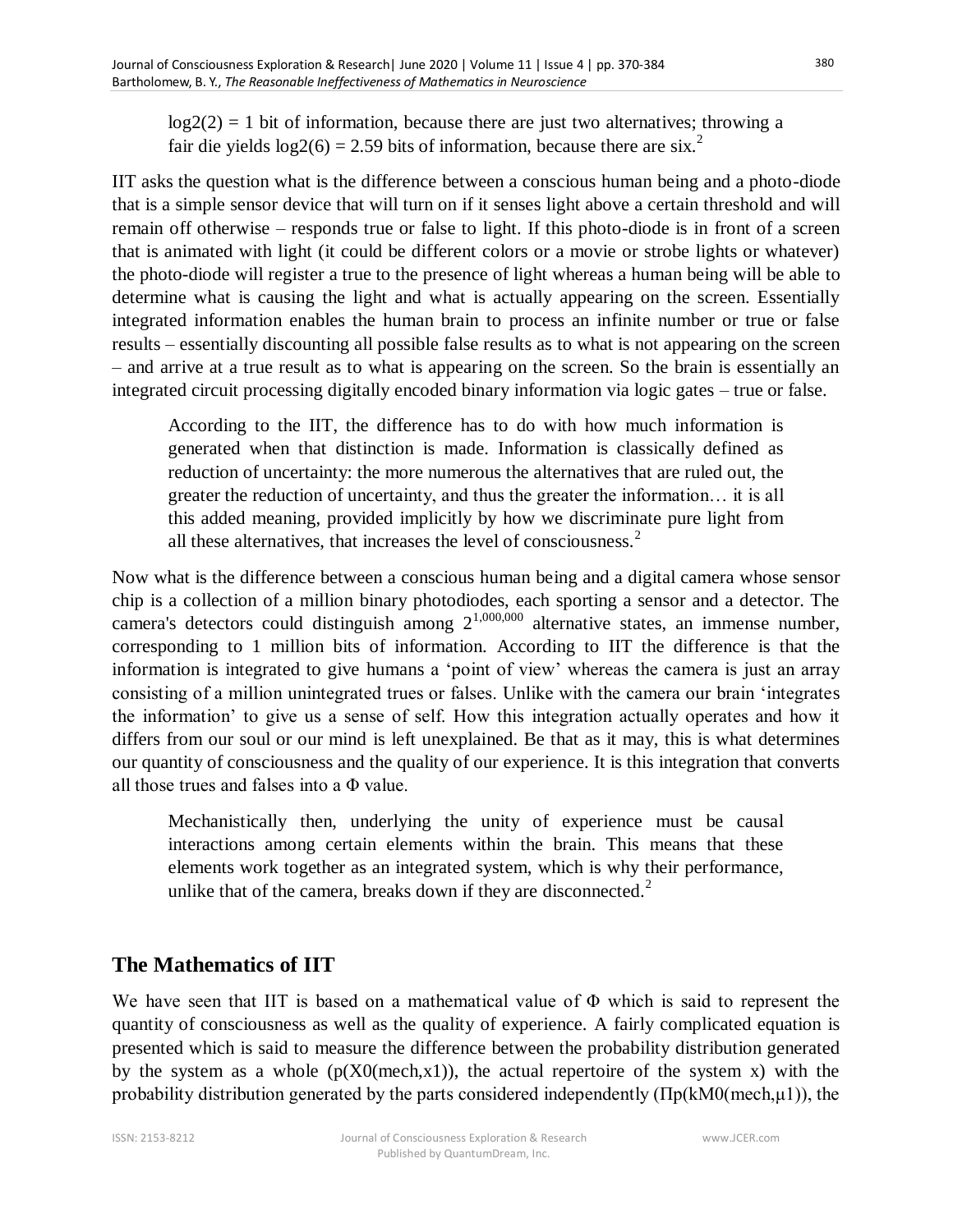product of the actual repertoire of the parts kM). In the case of the human brain then we are talking about a probability distribution for the brain as a whole and the probability distributions for all the 'independent' regions of the brain multiplied together. Presumably the probability distribution for the whole brain means a numerical value for all the synapses in the brain that are "on" at any one moment and the probability distribution for the "independent" regions would be all the synapses in just that region that are "on" at any one moment. The equation is silent on just how the difference between these two probability distributions is to be computed, although it is implied that the probability distribution for the whole brain will be 'greater' than the product of the probability distributions for the "independent" regions and this "excess" value of probability distribution is the Φ value.

Personally I have issues with many aspects of this theory. For a start I deny that it is possible to do a probability distribution for all the synapses in the brain that are "on" at any one moment, and I deny that it is possible to do a probability distribution for all the synapses in the various regions of the brain that are "on" at any one moment let alone multiplying them all together. I deny that it is even sensible to talk about the "independent" regions of the brain in as much as they all connected into one network. I deny that it is meaningful to talk about the "difference" between all these probability distributions. But these are just practical problems.

Eugene Wigner the Nobel Laureate in Physics wrote a paper "The Unreasonable Effectiveness of Mathematics in the Natural Sciences" where he marveled at how effective mathematics has been in enabling scientists to explain and predict natural events and processes. The areas of mathematics that he was particularly alluding to are the differential calculus, statistics and quantum mechanics. The operative words here is that mathematics enables an observing scientist to "observe and predict" natural processes. In other words they can predict with mathematical formulas what "probably" will happen with a great level of certainty. That"s clearly not the case of course with IIT that we are considering here but in many cases mathematics has been extraordinarily effective in enabling an observing scientist with a measuring stick and a stop watch to collect numerical data that is charted into a Cartesian grid and arrive at a result of what will probably happen in the natural process under study in the future.

IIT however claims to go further than that. The title of the principal paper "Consciousness as Integrated Information" appears to be making the claim that integrated information is actually generating consciousness, that is to say that integrated information is a dynamic natural organic process. According to IIT synapses actually work out statistically what state they probably are in and then they form themselves into a probability distribution whether for the whole brain or for a particular region and then they plug themselves into a formula that computes the Φ value and consciousness is generated in us in exactly the same way that your laptop boots up when you turn it on. And this is not even taking into account that neural processes are continuous, and that consciousness is holistic so the brain is never in a static state. There are any number of reasons why this claim is absurd, not the least of which, is the fact that information theory is about encoding the message digitally, and numbers do not exist in Nature. It is simply nonsensical to talk of an organic brain calculating its own  $\Phi$  value and then generating consciousness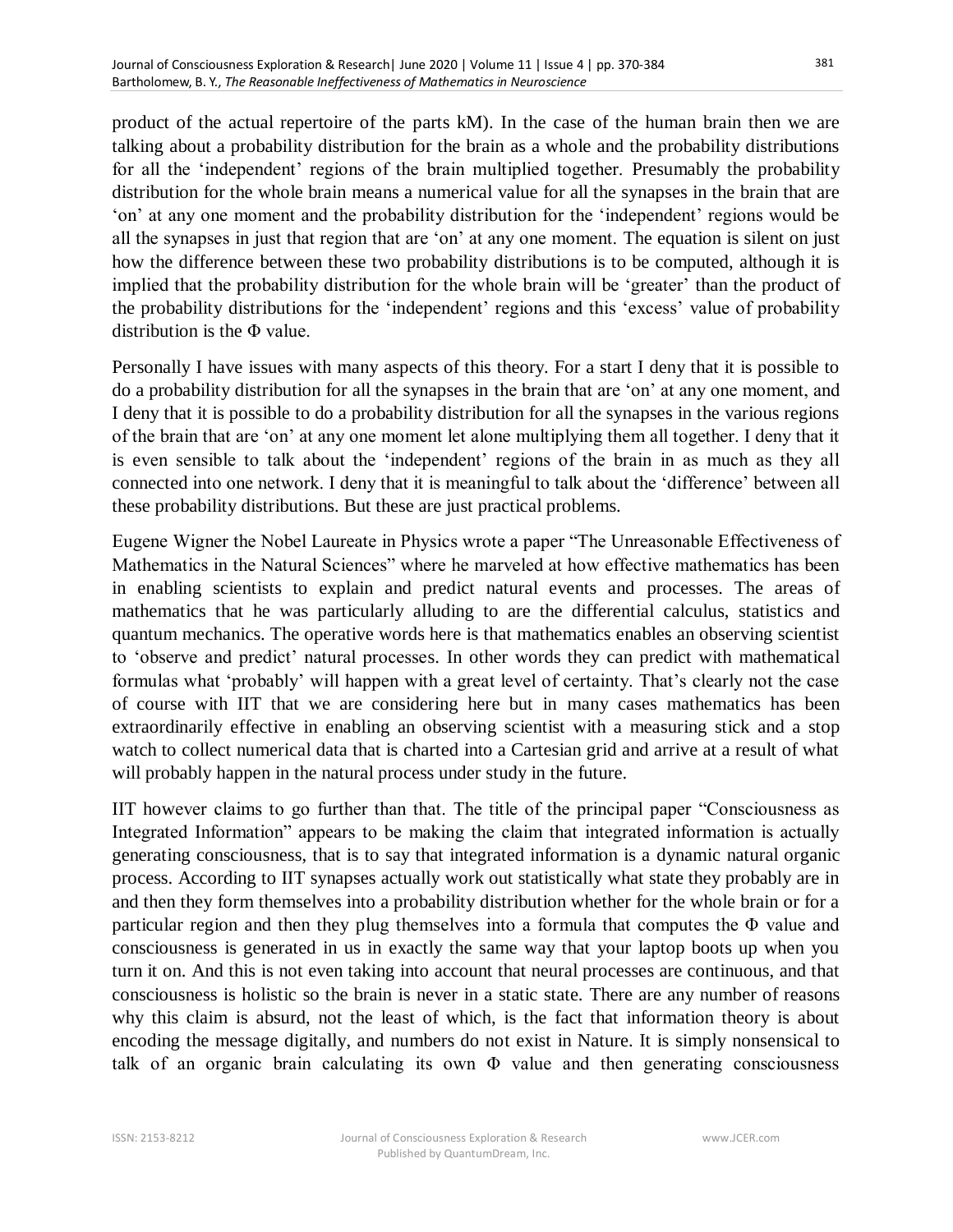accordingly in some sort of a continuum. It is even more absurd to pretend that the brain is constantly computing this Φ value from moment to moment.

### **The Brain as an Analog Computer**

A recent essay ― "Solving the "hard problem": Consciousness is an electronic phenomenon" argues that the action potentials (APs) of neurons occur as a result of electromagnetic processes.<sup>6</sup> Basically magnetite crystals also known as BMNPs (Biogenic Magnetic Nanoparticles) are ubiquitous in the brain and are superparamagnetic. This means that electric flux will magnetize them as will low frequency electromagnetic radiation (EMR) that acts upon them in exactly the same way as a magnetic field.<sup>5</sup> Magnetizing the BMNPs in turn generates magnetic flux which opens ion channels and enables current to flow thru the membrane of the neuron. The "spikes" generated by action potentials are therefore mediated by this complementary relationship between electric flux and magnetic flux encapsulated in Maxwell"s classical equations of electromagnetism. As these "spikes" are actually an oscillating current along the axon they will also emit radio waves at the same frequency as the current. These radio waves are universally referred to as brainwaves which likewise can magnetize the BMNPs and initiate action potentials elsewhere in the neural network.

A new research paper has detected never-before-seen waveforms in the dendrites of the pyramidal neurons in the cortex of the brain.<sup>7</sup> The paper argues that these waveforms are mediated by neurotransmitters in the synaptic gaps which regulates the electric flux caused by the flow of calcium and sodium ions which actually modulates the amplitude and frequency of the "spikes". Up to now the spikes of action potentials were thought to be typical all-or-none flow of sodium ions as the action potential propagates along the axon and were not graded in any way but this new finding indicates that in the neurons of the cortex at least, the spikes are creating waveforms that vary in amplitude and frequency in such a way as to suggest that the brain is performing logical processing similar to a computer or a Turing machine. It is argued that the capacity of these spikes to generate brainwaves of a varied amplitude and frequency that can communicate information elsewhere in the neural network indicates that the brain is not a classical computer or Turing machine, but is in fact an electronic device.

As numbers don"t exist in Nature it is clear that the communication of information in an organic brain can not be digital. Messaging in the brain cannot be encoded. It is equally clear that electromagnetic radiation (EMR) does exist in Nature and that it can communicate information at the speed of light. Brainwaves are extremely low frequency (ELF) radio waves, that is to say they are at very bottom of the EMR spectrum and it has now been settled beyond doubt that brainwaves do in fact convey information.<sup>9,10,11,12</sup> This indicates that the neurons in the brain are 'hard wired' to perform specific functions and the sequence of neurons that fire actually emits a precise waveform that is received by other neurons elsewhere in the neural network so information is conveyed at the speed of light to enable further processing towards generating a continuous holistic consciousness that incorporates input from manifold regions in the brain. In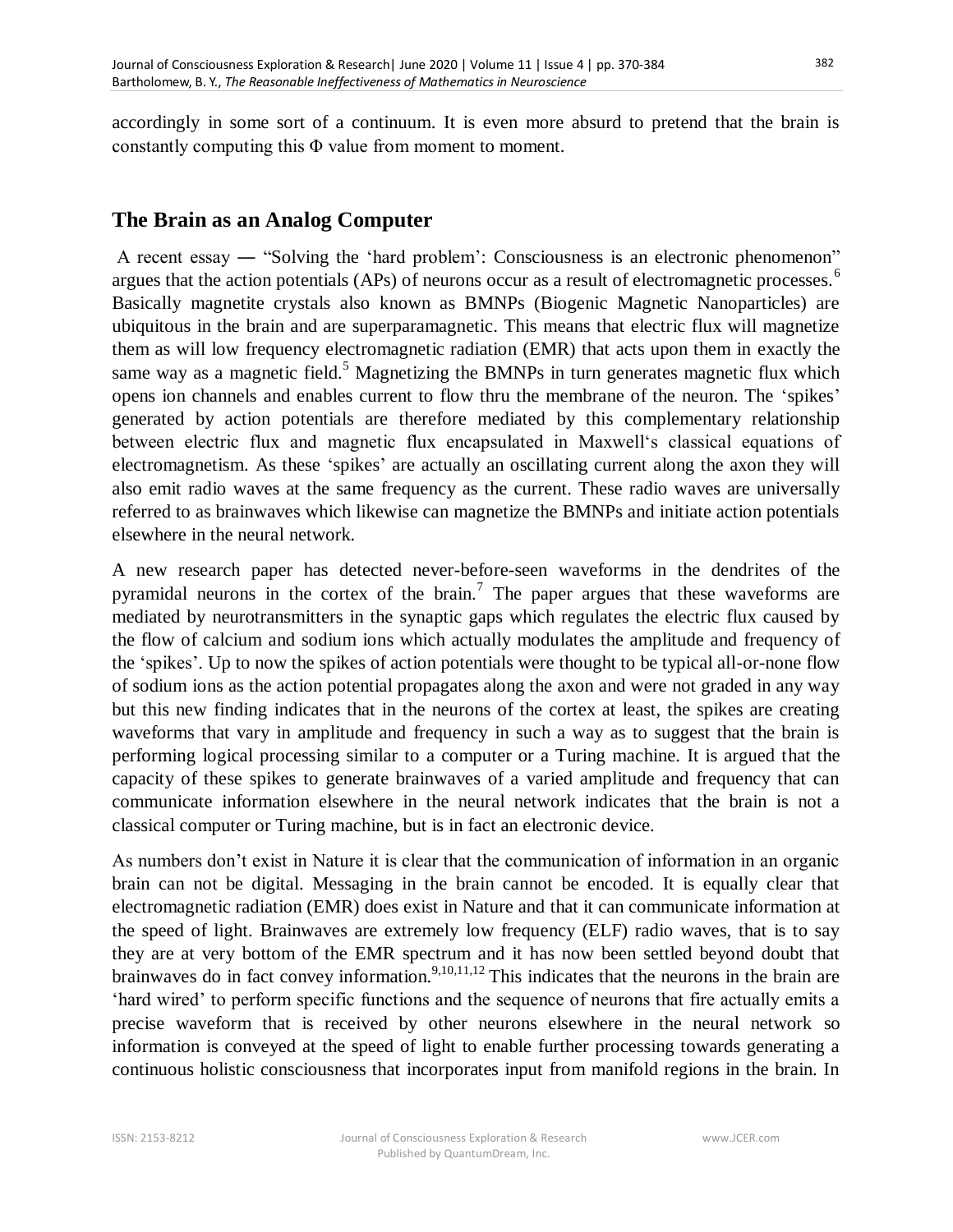other words the brain is an analog computer where the messaging is natural, direct and not encoded in any way.

### **Conclusion**

Currently one of the leading explanations for consciousness is Integrated Information Theory (IIT) that attempts to give a mathematical value for consciousness based on statistics and probability distributions. IIT has evolved considerably and the mathematics offered to explain how consciousness is 'caused' or 'generated' has become very sophisticated indeed involving the differential calculus, matrix mechanics and the probability theory in quantum mechanics.<sup>13</sup> What these theorists fail to realize is that all of mathematics in the natural sciences is hypothetical, theoretical and essentially statistical. Take for instance the crown jewel of mathematics in the natural sciences, the differential calculus. The simplest differential equation to calculate the velocity of a natural body simply computes the average speed of that body between two points on a hypothetical Cartesian grid. It says nothing about the actual speed of that body from moment to moment. Again the simplest integral only tells the observing scientist the area under the curve on a Cartesian grid. Real objects operating in natural processes don"t differentiate themselves or integrate themselves or do statistical probability distributions to ascertain what "state" they are currently in or what "state" they are likely to be in at some time in the future. Mathematics is obviously a valuable tool for observing scientists who seek to explain and predict natural processes but is says nothing about the actual forces that are actually driving those natural processes. In the last resort mathematics is merely descriptive and not dynamic. The IIT in attempting to explain consciousness mathematically as if the brain were a digital computer is way off the mark.

*Received May 26, 2020; Revised June 8, 2020, Accepted June 13, 2020*

#### **References**

- $<sup>1</sup>$  Boast, Robin. "The Machine in the Ghost: Digitality and its Consequences". Reaktion Books. Kindle</sup> Edition. (2017)
- <sup>2</sup> Tononi, G. "Consciousness as Integrated Information: a Provisional Manifesto". *Biological Bulletin*. 215(3):216-42. (2008)<https://pubmed.ncbi.nlm.nih.gov/19098144/>
- $3$  Kolak, D., Hirstein, W., Mandik, P. & Waskan, J. "Cognitive Science" (2005) Taylor and Francis: New York. Kindle Edition.
- <sup>4</sup> Elliott, M.L., Knodt, A.R., Ireland, D., Morris, M.L., Poulton, R.S., Ramrakha, S., Sison, M.L., Moffitt, T.E., Caspi, A. & Hariri, A.R. "What is the Test-Retest Reliability of Common Task-fMRI Measure? New Empirical Evidence and a Meta-Analysis". *Psychological Science*. (2020). <https://doi.org/10.1177/0956797620916786>
- <sup>5</sup> Siegmund, J., Peitek, N., Brechmann, A., Parnin, C. & Apel, S. "Studying programming in the neuroage: just a crazy idea?" *Communications of the ACM*. (2020)<https://doi.org/10.1145/3347093>